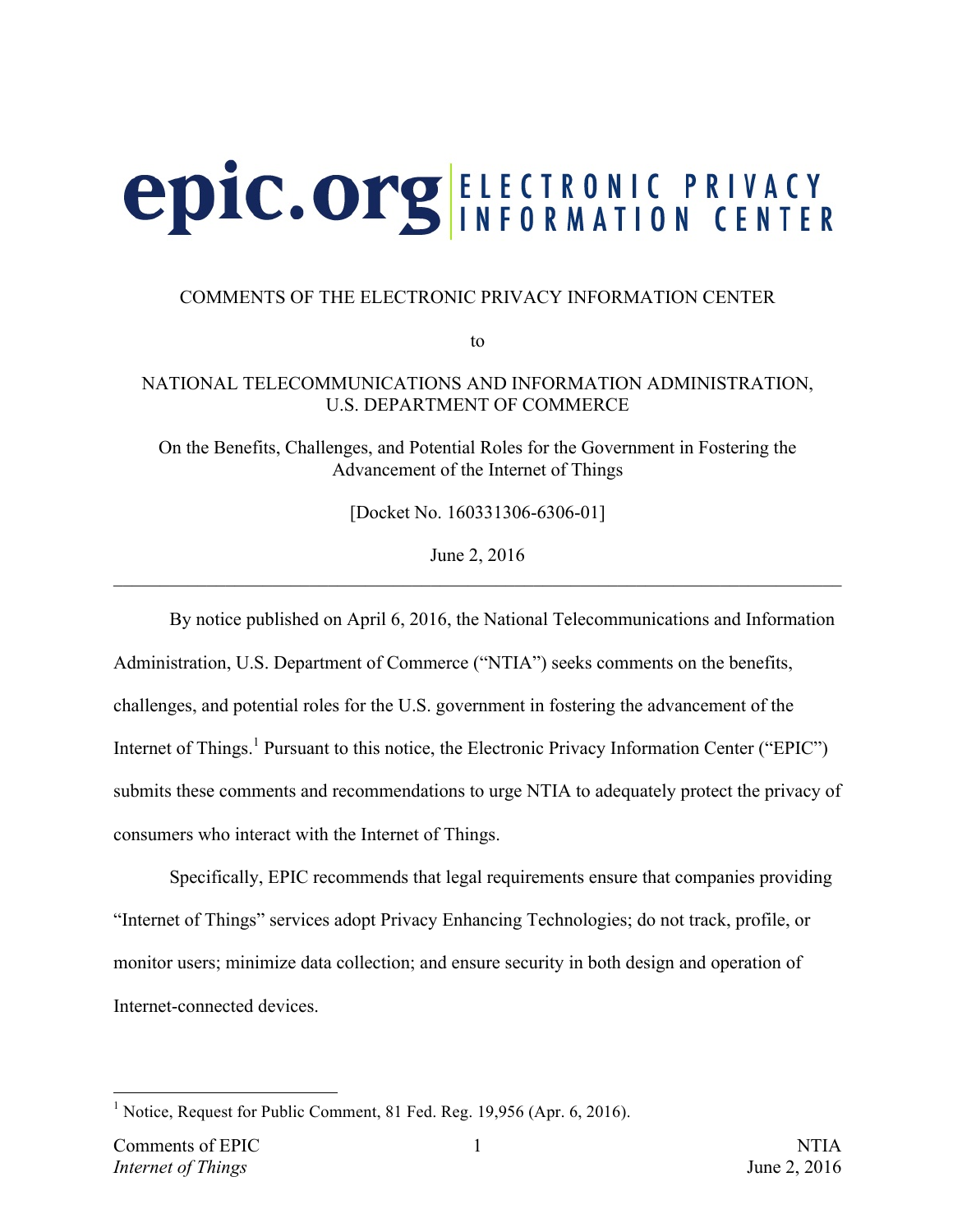EPIC is a public interest research center located in Washington, D.C. that focuses on emerging privacy and civil liberties issues and is a leading advocate for consumer privacy protections in the Internet of Things. EPIC has worked extensively on the privacy and security implications of this emerging field.<sup>2</sup> EPIC recently testified before the U.S. House of Representatives on the privacy and security implications of connected cars.<sup>3</sup>

# **I. PRIVACY RISKS OF THE INTERNET OF THINGS**

Protecting consumer privacy will become increasingly difficult as the Internet of Things becomes increasingly prevalent. The ubiquity of connected devices enables collection of data about sensitive behavior patterns, which could be used in unauthorized ways or by unauthorized individuals. Edith Ramirez, chairwoman of the Federal Trade Commission ("FTC"), recently identified three key challenges that the Internet of Things poses to consumer privacy: "(1) ubiquitous data collection; (2) the potential for unexpected uses of consumer data that could have adverse consequences; and (3) heightened security risks."<sup>4</sup>

<sup>3</sup> Khaliah Barnes, Testimony Before the U.S. House of Representatives Committee on Oversight and Government Reform, Subcommittees on Information Technology and Transportation and Public Assets, *The Internet of Cars* (Nov. 18, 2015), https://epic.org/privacy/edrs/EPIC-Connected-Cars-Testimony-Nov-18-2015.pdf. *See also*, EPIC et al., Comments to NHTSA, *Federal Motor Vehicle Safety Standards, Event Data Recorders* (Feb. 11, 2013), https://epic.org/privacy/edrs/EPIC-Coal-NHTSA-EDR-Cmts.pdf; EPIC Comments to NHTSA, *Federal Motor Vehicle Safety Standards: "Vehicle-to-Vehicle (V2V) Communications"* (Oct. 20, 2014), https://epic.org/privacy/edrs/EPIC-NHTSA-V2V-Cmts.pdf; Marc Rotenberg, *Are Vehicle Black Boxes a Good Idea?*, THE COSTO CONNECTION (Apr. 2013), http://www.costcoconnection.com/connection/201304?pg=24#pg24; Marc Rotenberg, *Steer Clear of Cars* 

 <sup>2</sup> *See, e.g*., EPIC, *Internet of Things (IoT)*, https://epic.org/privacy/internet/iot/; EPIC Comments to the FTC, *On the Privacy and Security Implications of the Internet of Things* (June 1, 2013), https://epic.org/privacy/ftc/EPIC-FTC-IoT-Cmts.pdf.

*That Spy*, USA TODAY (Aug. 18, 2011), http://usatoday30.usatoday.com/news/opinion/editorials/2011- 08-18-car-insurance-monitors-driving-snapshot\_n.htm.

<sup>4</sup> Statement of FTC Chairwoman Edith Ramirez, *Privacy and the IoT: Navigating Policy Issues* (Jan 6, 2015),

https://www.ftc.gov/system/files/documents/public\_statements/617191/150106cesspeech.pdf?version=me ter+at+0&module=meter-

Links&pgtype=article&contentId=&mediaId=&referrer=&priority=true&action=click&contentCollection =meter-links-click.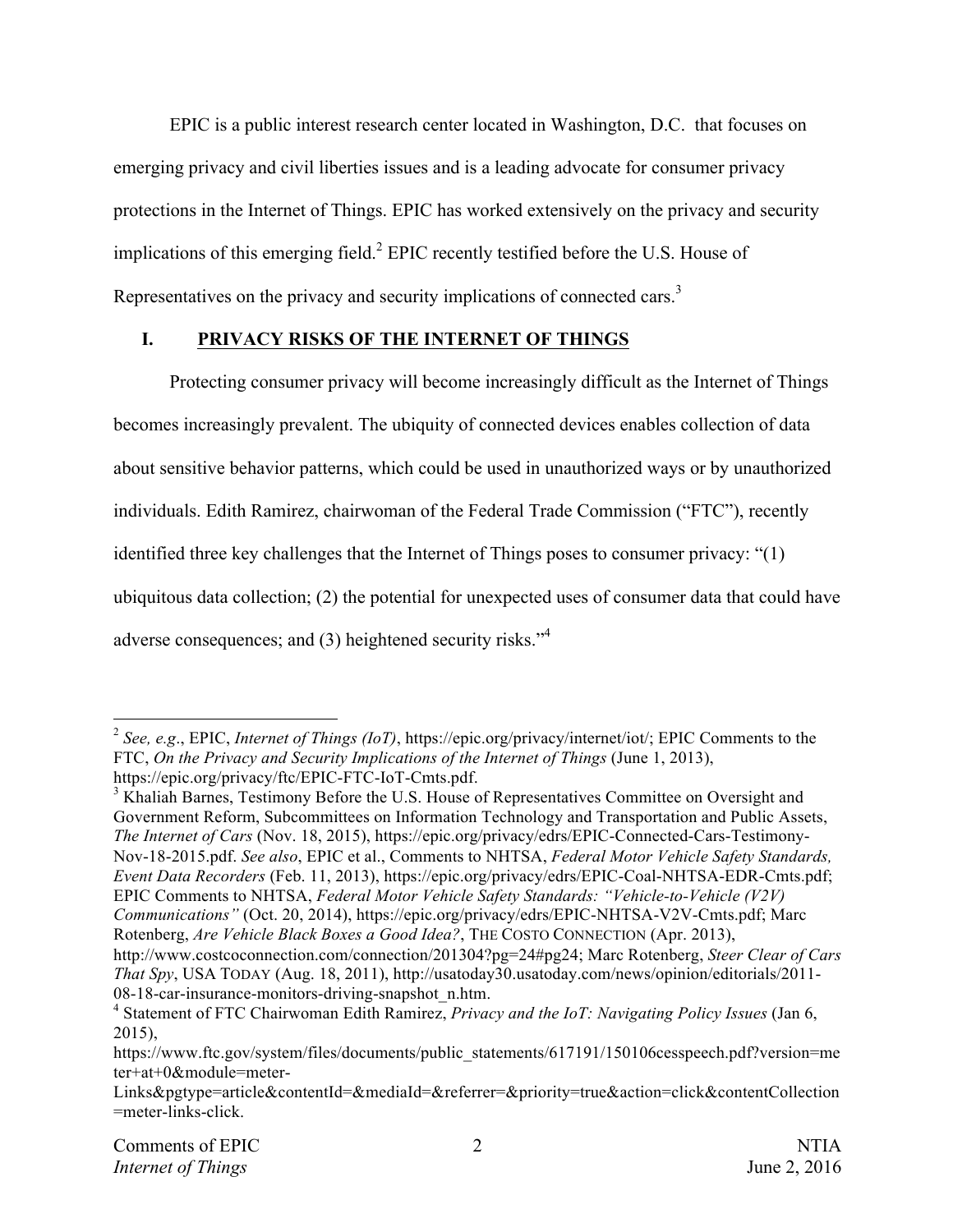Frank Pasquale, law professor and EPIC Advisory Board member, has warned of the impact of the Internet of Things on the workplace, cautioning that "the workplace plugged into the Internet of Things will be more productive and more prison-like (or, to be more accurate, more like an 'ankle monitor' of the mind that upgrades scanning not merely to location, but also to observable 'outputs' like typing and eye movements)."<sup>5</sup> Pasquale has also stated that while consumers may anticipate tracking of their Internet usage, "now with the Internet of Things, even our real space beyond the Internet is being monitored as well."<sup>6</sup>

Additionally, many Internet of Things devices feature "always on" tracking technology that surreptitiously records consumers' private conversations in their homes.<sup>7</sup> These "always on" devices raise numerous privacy concerns, including whether consumers have granted informed consent to this form of tracking. Moreover, even if the owner of an "always on" device has consented to constant, surreptitious tracking, a visitor to their home may not.

## **A. Data Collected from the Internet of Things May Reveal Sensitive Behavior Patterns That Consumers Wish to Keep Private**

One of the primary risks internet users face as the Internet of Things expands is that the ubiquitous collection and storage of data about users can reveal sensitive behavior patterns. Smart Grid technology is a particularly illustrative example of this phenomenon.<sup>8</sup> A "Smart" Grid" is an electrical or power grid that is equipped with telecommunications and Internet technologies used specifically to track user behavior in order to increase efficiency,

*Release 1.0* 4, (Nov. 9, 2009),

https://epic.org/privacy/smartgrid/EPIC%20Smart%20Grid%20Comments.pdf.

 <sup>5</sup> Pew Research Center, *The Internet of Things Will Thrive by 2025* (May 14, 2014),

http://www.pewinternet.org/files/2014/05/PIP\_Internet-of-things\_0514142.pdf.

<sup>6</sup> Frank Pasquale, *How Big Data's Inaccuracy Hurts People*, TRUE (2015),

http://fleishmanhillard.com/2014/11/true/big-datas-inaccuracy-hurts-people/.

 $<sup>7</sup>$  EPIC Letter to DOJ Attorney General Loretta Lynch, FTC Chairwoman Edith Ramirez on "Always On"</sup> Devices (July 10, 2015), https://epic.org/privacy/internet/ftc/EPIC-Letter-FTC-AG-Always-On.pdf. <sup>8</sup> EPIC Comments to NIST, *NIST Framework and Roadmap for Smart Grid Interoperability Standards*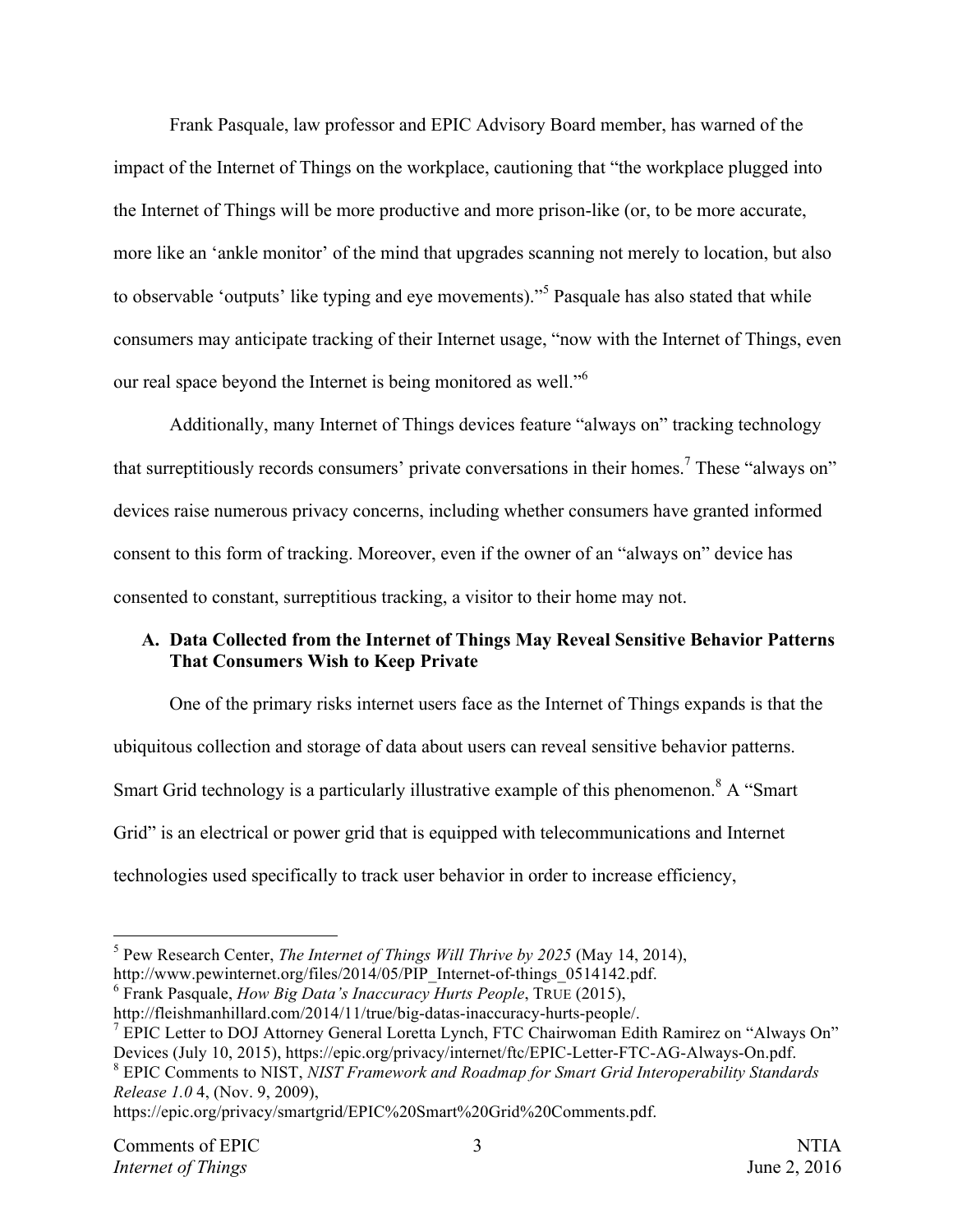sustainability, and economy.<sup>9</sup> Thus, a region's Smart Grid could track in real-time the actual amount of power used by particular buildings, streets, or homes, and could adjust its supply so that consumers are only provided with the amount of power they typically use at that point in the day or week.<sup>10</sup> However, a Smart Grid's capability to closely track consumer behavior poses a serious privacy risk. Information about consumers' power usage schedules can reveal intimate, personal details about their lives, such as their medical needs, interactions with others, and personal habits.<sup>11</sup> That concern is further exacerbated by the fact that Smart Grid meter data may track the usage of specific appliances within a person's home. Thus, a consumer's household activities could be determined as well, for instance whether the consumer uses medical equipment at night or the consumer's personal hygiene habits.<sup>12</sup>

#### **B. Data Collected from the Internet of Things Could Be Used for Secondary Purposes Without Consumer Consent**

The vast quantity of data generated by the Internet of Things creates the risk that this data could be used for purposes that are either unnecessary to the provision of a given service or not initially disclosed to the consumer. Smart devices could reveal a wealth of information about consumers' location, media consumption, activity patterns, associations, lifestyle, age, income, gender, race, and health – information with potential commercial value. Companies might attempt to exploit this data by using it to target advertising or selling it directly.<sup>13</sup> Because the Internet of Things generates data from all aspects of consumers' lives, these types of secondary uses could lead to the commercialization of intimate segments of consumers' lives.

<sup>12</sup> *Id*. at 5.

 <sup>9</sup> ARTICLE 29 DATA PROTECTION WORKING PARTY, OPINION ON THE DATA PROTECTION IMPACT ASSESSMENT TEMPLATE FOR SMART GRID AND SMART METERING SYSTEMS PREPARED BY EXPERT GROUP 2 OF THE COMMISSION'S SMART GRID TASK FORCE (2013).<br><sup>10</sup> Id

<sup>&</sup>lt;sup>11</sup> EPIC Comments to NIST, *supra* note 8, at 4-5.

<sup>13</sup> *Id.* at 8.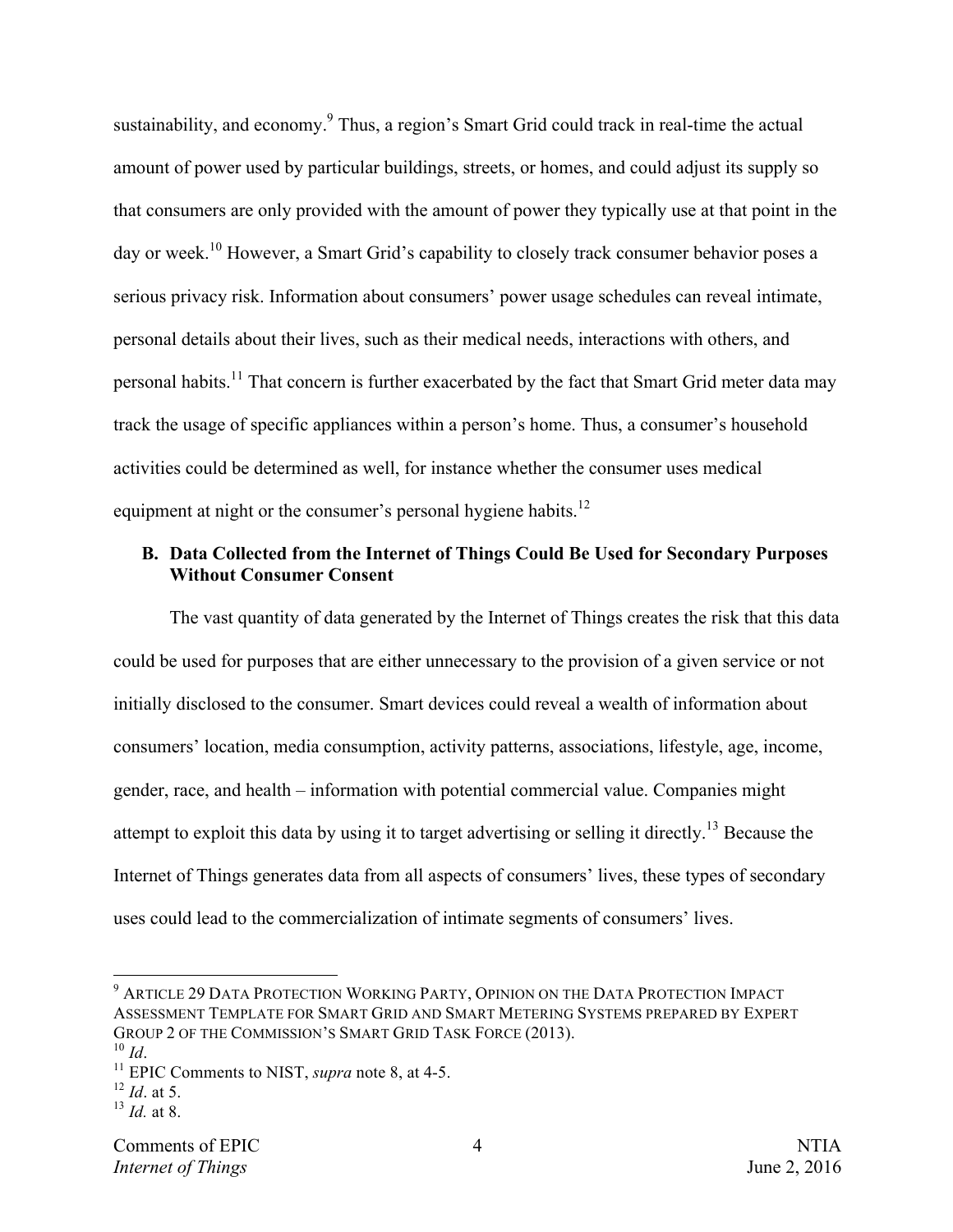### **C. The Internet of Things has the Potential to Increase the Power Imbalance Between Consumers and Companies**

In addition to the perceived invasiveness of smart devices and the sensitivity of the data they collect, the Internet of Things has the potential to exacerbate the power imbalance between consumers and the companies with which they conduct business. In most circumstances, the business-consumer relationship is already relatively one-sided. For many important services, such as utilities, telecommunications, and online services, consumers choose from a limited number of companies, which then present consumers with long form contracts, the terms of which are dictated and may be changed at will by the companies. These "take it or leave it" arrangements dominate the market for many important services, and they leave consumers relatively disempowered and without meaningful choice.<sup>14</sup>

The Internet of Things increases the relative power of companies by providing them with more information about consumers. Information is power, and smart devices will provide much more granular data about consumers' behavior to companies than has been traditionally available. Although some of this information might be available to consumers, powerful institutions will be able to use it more effectively.<sup>15</sup>

This concentration of power has important implications for the security of consumers' personal data. EPIC Advisory Board member, technologist, and security expert Bruce Schneier

<sup>&</sup>lt;sup>14</sup> FED. TRADE COMM'N, PROTECTING CONSUMER PRIVACY IN AN ERA OF RAPID CHANGE 51 (2012), http://www.ftc.gov/os/2012/03/120326privacyreport.pdf.

<sup>15</sup> Bruce Schneier, *Will Giving the Internet Eyes and Ears Mean the End of Privacy?*, THE GUARDIAN (May 16, 2013), http://www.guardian.co.uk/technology/2013/may/16/internet-of-things-privacy-google ("These analytical limitations also mean that companies like Google and Facebook will benefit more from the Internet of Things than individuals – not only because they have access to more data, but also because they have more sophisticated query technology. And as technology continues to improve, the ability to automatically analyse this massive data stream will improve."); Bruce Schneier, *Power and the Internet*, SCHNEIER ON SECURITY (Jan. 31, 2013),

https://www.schneier.com/blog/archives/2013/01/power\_and\_the\_i.html ("The Internet empowers everyone. Powerful institutions might be slow to make use of that new power, but since they are powerful, they can use it more effectively."); *See generally*, Daniel Solove, *Privacy and Power: Computer Databases and Metaphors for Information Privacy* 53 STANFORD LAW REVIEW 1393 (2001).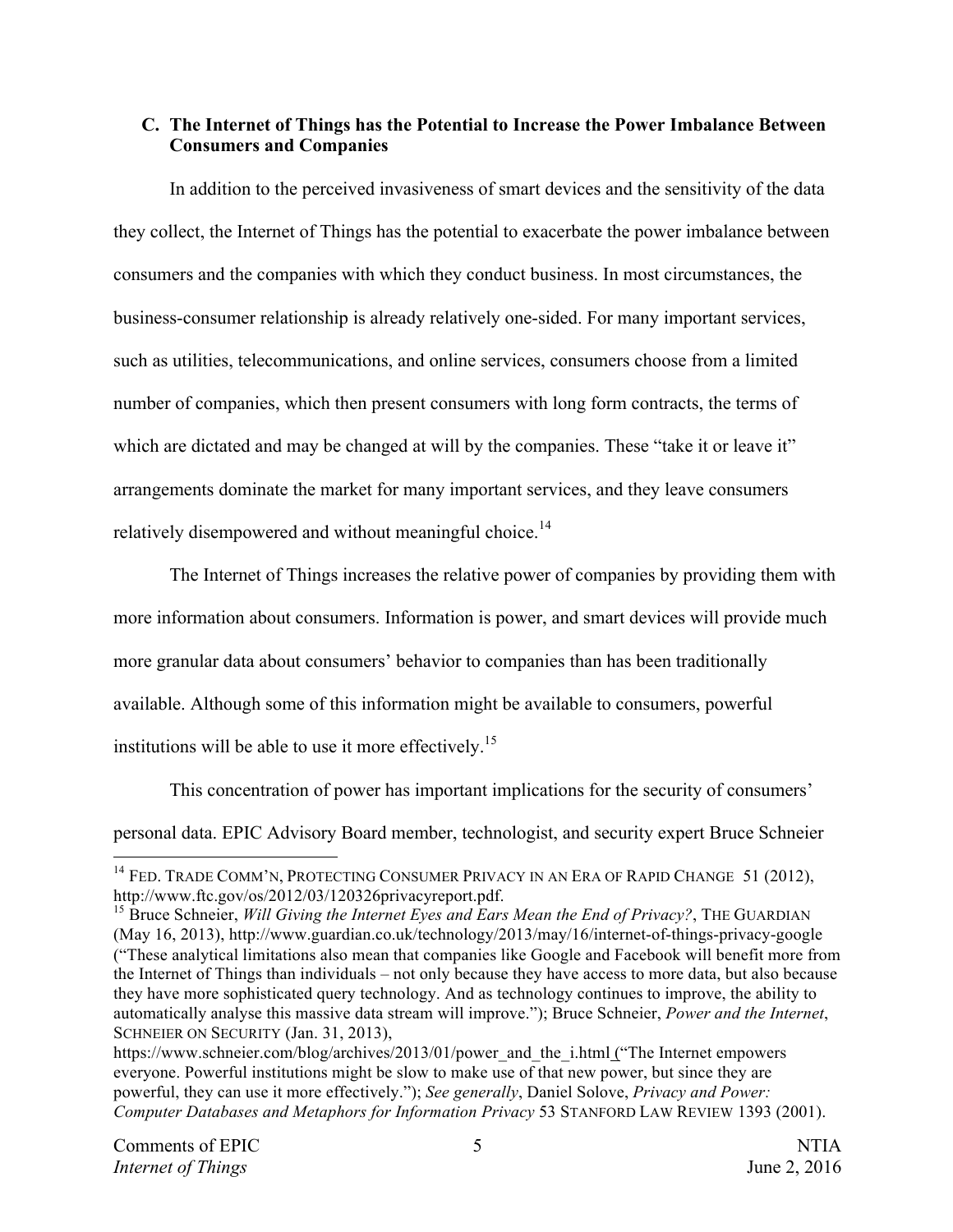has described the "feudal model" of security resulting from the removal of control from consumers, leaving them dependent on the practices of their service providers: "We give companies our data and trust them with our security, but we receive very few assurances of protection in return, and those companies have very few restrictions on what they can do."<sup>16</sup> This type of feudalism is driven by many factors, but one of the main developments Schneier cites is "Internet-enabled devices where the vendor maintains more control over the hardware and software than we do"—in other words, connected, smart devices like those constituting the Internet of Things.

These surveillance-enabled increases in power will also facilitate companies' ability to influence or direct the behavior of consumers.<sup>17</sup> This influence or direction may take many forms, and may be accomplished through a variety of consumer devices. For example, GPS and other networked technologies enable rental car companies to charge numerous "gotcha fees" for driving outside of specified regions or using certain services.<sup>18</sup>

#### **II. CYBERSECURITY RISKS OF THE INTERNET OF THINGS**

A significant risk to consumers in the Internet of Things is security, of both the users' data and their physical person. Many of the same security risks that currently threaten our data will only expand in the Internet of Things. The damage caused by malware, phishing, spam, and

 <sup>16</sup> Bruce Schneier, *When It Comes to Security, We're Back to Feudalism*, WIRED, (Nov. 26, 2012), http://www.wired.com/opinion/2012/11/feudal-security/.

<sup>17</sup> Neil M. Richards, *The Dangers of Surveillance*, 126 HARV. L. REV. 1934 (2013) ("And while surveillance can sometimes have benign purposes (like traffic safety or parents using baby monitors or GPS trackers to monitor their children), it is invariably tied to a particular purpose. Critically, this purpose affects the power dynamic between the watcher and the watched, giving the watcher greater power to influence or direct the subject of surveillance").

<sup>18</sup> *Buck the Trend of Car Rental Surprise*, CONSUMER REPORTS (June 2011), https://www.consumerreports.org/cro/magazine-archive/2011/june/money/rental-car-surprises/carrental/index.htm.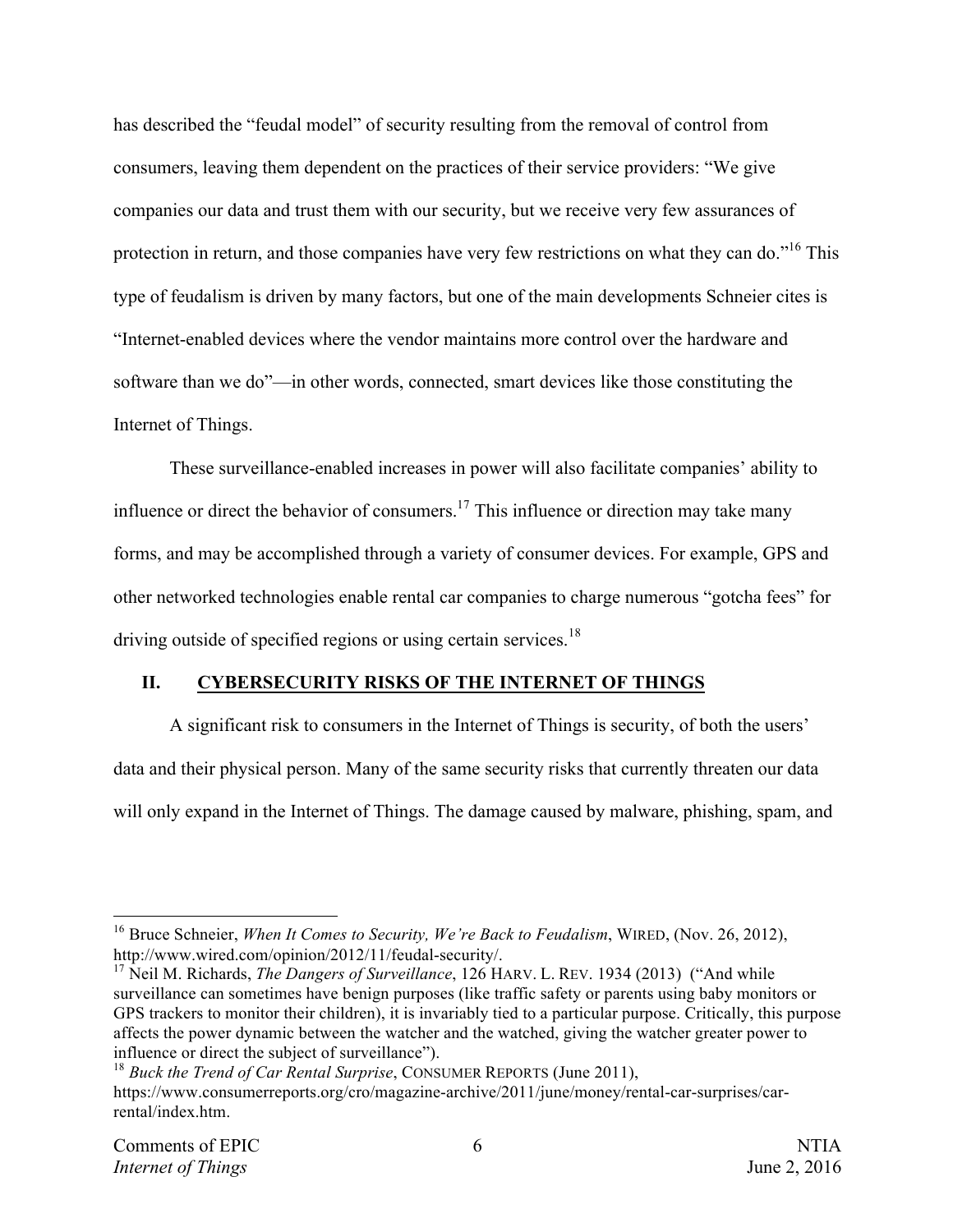viruses will have an increasingly large array of networks in which to spread.<sup>19</sup> Additionally, not all wireless connections in the Internet of Things are encrypted.<sup>20</sup> Researchers who studied encryption within the Internet of Things found that "many of the devices exchanged personal or private information with servers on the Internet *in the clear*, completely unencrypted."<sup>21</sup>

In addition to data security risks, the Internet of Things also poses risks to physical safety and personal property. This is particularly true given that the constant flow of data so easily delineates sensitive behavior patterns, and flows over networks that are not always secure, leaving consumers vulnerable to malicious hackers.<sup>22</sup> For instance, a hacker could monitor Smart Grid power usage to determine when a consumer is at work, facilitating burglary, unauthorized entry, or worse.

A recent analysis of Smart Home security reveals additional safety risks posed by the Internet of Things. Researchers were able to remotely unlock front doors and set off fire alarms via Samsung's SmartThings platform.23 Researchers have also found baby monitors vulnerable to hacking,  $24$  smart-watch motion sensors that can leak information on what wearers are typing,  $25$ 

 <sup>19</sup> *See* EUROPEAN COMM'N, <sup>A</sup> DIGITAL AGENDA FOR EUROPE, 16-18 (2010), http://eurlex.europa.eu/LexUriServ/LexUriServ.do?uri=COM:2010:0245:FIN:EN:PDF

<sup>&</sup>lt;sup>20</sup> Federal Motor Vehicle Safety Standards; Event Data Recorders, Docket No. NHTSA-2012-0177 (Comments of Privacy Coalition), 10 https://epic.org/privacy/edrs/EPIC-Coal-NHTSA-EDR-Cmts.pdf. <sup>21</sup> Nick Feamster, *Who Will Secure the Internet of Things?*, FREEDOM TO TINKER (Jan. 19, 2016) https://freedom-to-tinker.com/blog/feamster/who-will-secure-the-internet-of-things/ (emphasis in original).

<sup>22</sup> M. Granger Morgan, et. al, *The Many Meanings of "Smart Grid,"* 5 (2009),

http://www.epp.cmu.edu/Publications/Policy\_Brief\_Smart\_Grid\_July\_09.pdf. 23 Andy Greenberg, *Flaws in Samsung's 'Smart' Home Let Hackers Unlock Doors and Set Off Fire Alarms*, WIRED (May 2, 2016), https://www.wired.com/2016/05/flaws-samsungs-smart-home-lethackers-unlock-doors-set-off-fire-alarms/.<br><sup>24</sup> Dan Goodin, *9 Baby Monitors Wide Open to Hacks That Expose Users' Most Private Moments*, ARS

TECHNICA (Sep. 2, 2015), http://arstechnica.com/security/2015/09/9-baby-monitors-wide-open-to-hacksthat-expose-users-most-private-moments/; 25 Jennifer Abel, *Your Smartwatch Motion Sensors Could Tell Hackers What You're Typing*, CONSUMER

AFFAIRS (Sep. 11, 2015), https://www.consumeraffairs.com/news/your-smartwatch-motion-sensorscould-tell-hackers-what-youre-typing-091115.html.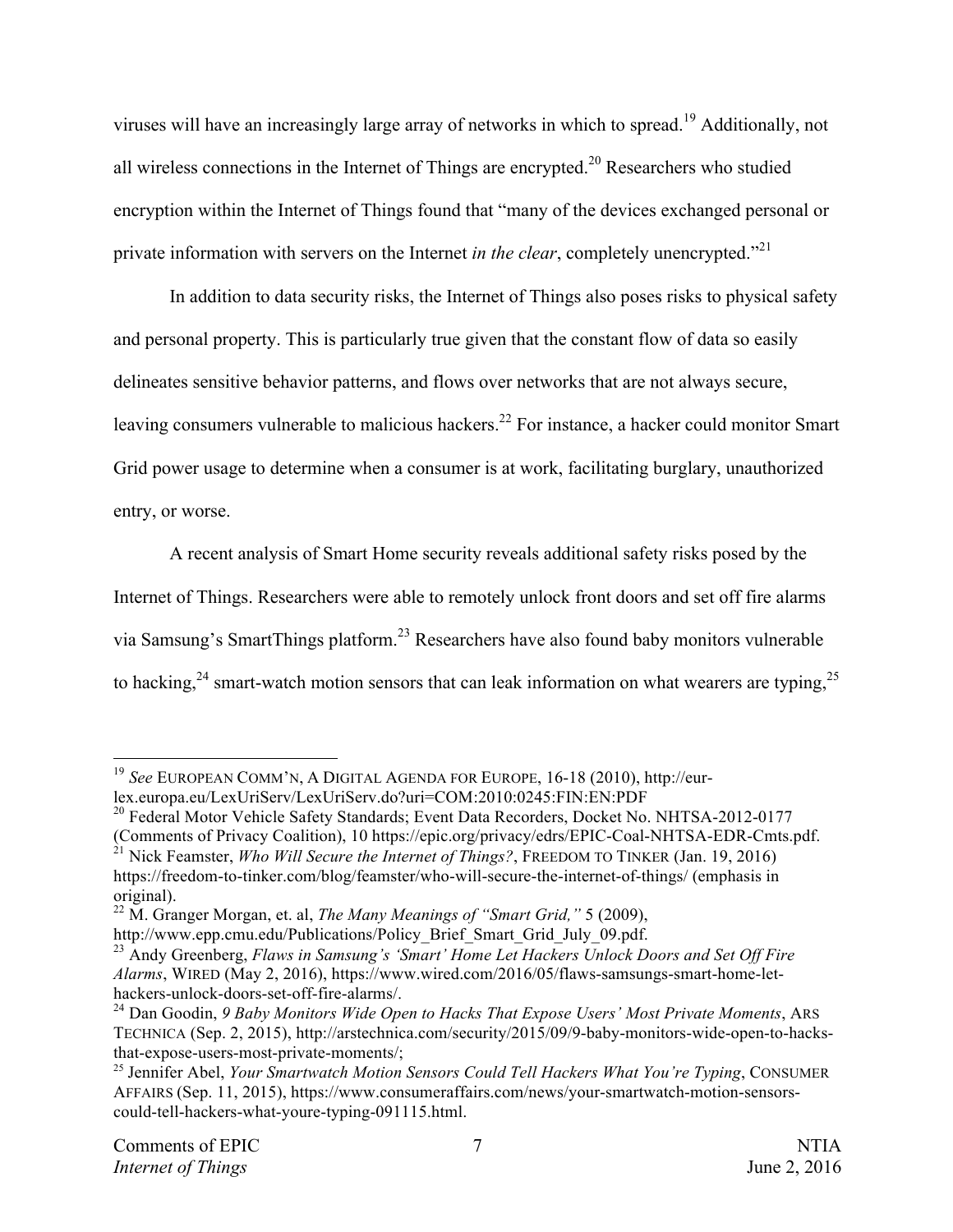drug infusion pumps that allow hackers to raise medication dosages to fatal levels,  $^{26}$  and pacemakers than can send deadly electric shocks through hacked transmitters.<sup>27</sup> Connected cars, also pose grave security threats that can place drivers and their families at serious risk of physical injuries and privacy harms.

## **III. THE INTERNET OF CARS POSES SIGNIFICANT PRIVACY AND CYBERSECURITY RISKS**

Connected cars make up a significant segment of the Internet of Things, with new vehicles incorporating on-board navigation and tire pressure monitoring. But they also raise substantial privacy and safety concerns that should be addressed through meaningful, legally enforceable safeguards.

## **A. Connected Cars Collect and Broadcast Troves of Sensitive Personal Data**

Modern cars contain dozens of small computers, known as electronic control units, which are linked together by the car's internal computer network.<sup>28</sup> These computers control everything from braking, acceleration, steering, engine performance, door locks, and climate control to navigation and entertainment.<sup>29</sup> These systems can also "record vehicle data to analyze and improve performance."<sup>30</sup>

<sup>27</sup> Darren Pauli, *Hacked Terminals Capable of Causing Pacemaker Deaths*, ITNEWS (Oct. 17, 2012), http://www.itnews.com.au/news/hacked-terminals-capable-of-causing-pacemaker-mass-murder-319508. 28 *See Tracking & Hacking: Security & Privacy Gaps Put American Drivers at Risk*, Sen. Edward J.

Markey (D-Mass) (Feb. 2015), https://www.markey.senate.gov/imo/media/doc/2015-02- 06 MarkeyReport-Tracking Hacking CarSecurity%202.pdf [hereinafter "Markey Report"]; David Gelles, Hiroko Tabuchi & Matthew Dolan, *Complex Car Software Becomes the Weak Spot Under the Hood*, N.Y. TIMES (Sep. 26, 2015), http://www.nytimes.com/2015/09/27/business/complex-car-softwarebecomes-the-weak-spot-under-the-hood.html? r=0; Andy Greenberg, *Hackers Remotely Kill a Jeep on the Highway – With Me in It*, WIRED (July 21, 2015), https://www.wired.com/2015/07/hackers-remotely-

kill-jeep-highway/.

<sup>&</sup>lt;sup>26</sup> Kim Zetter, *Hacker Can Send Fatal Dose to Hospital Drug Pumps*, WIRED (June 8, 2015), https://www.wired.com/2015/06/hackers-can-send-fatal-doses-hospital-drug-pumps/.

<sup>29</sup>*See* Gelles, Tabuchi & Dolan, *supra* note 28; Greenberg, *supra* note 28. <sup>30</sup> Markey Report at 3.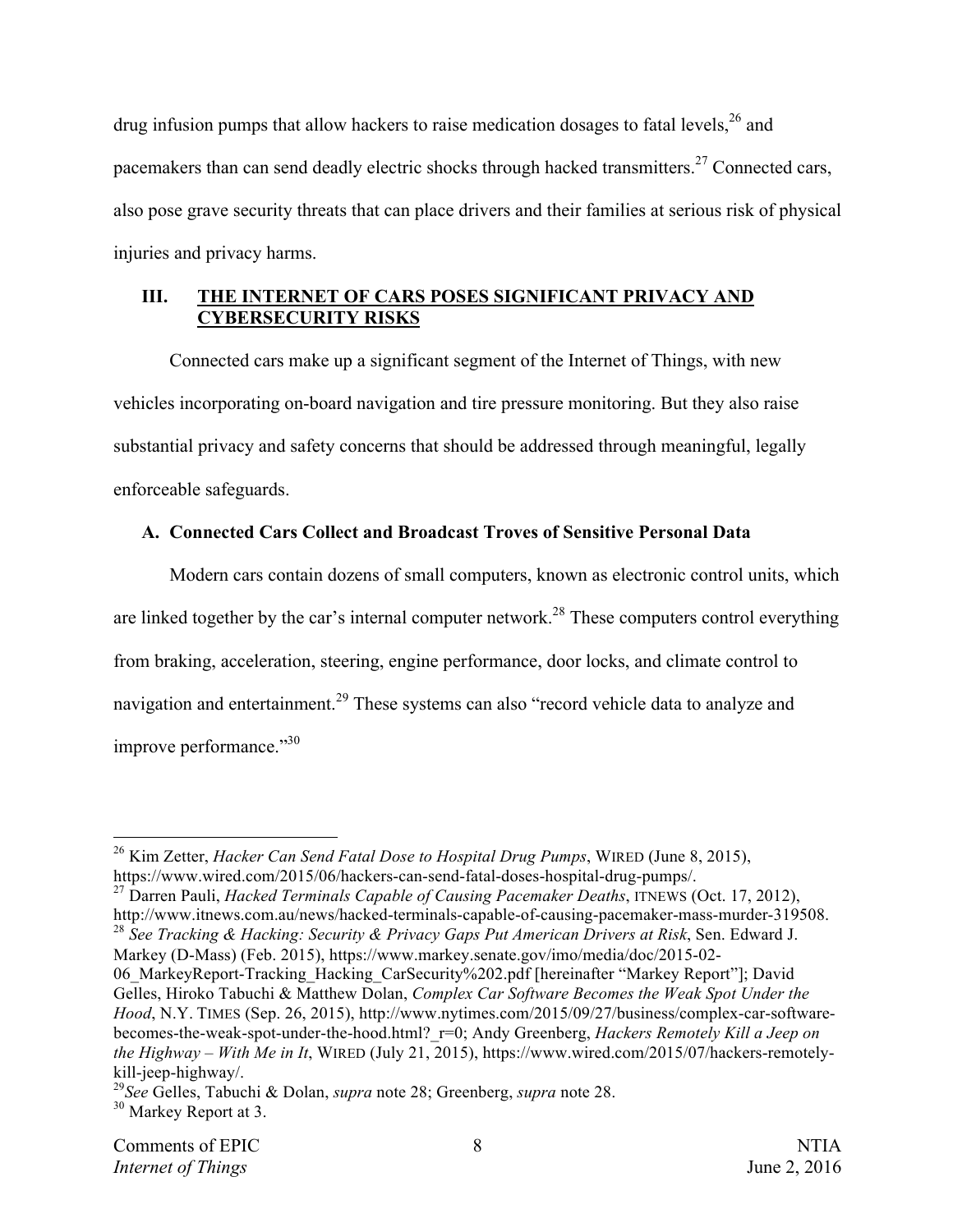As cars become more technologically sophisticated, they acquire the ability to collect and disclose huge amounts of sensitive driving data. According to a U.S. Senate report, nearly a third of all of cars from 13 major manufacturers implement technologies that collect driving history information.<sup>31</sup> These technologies include "navigation, telematics, infotainment, emergency assist, stolen vehicle recovery, and event data recording systems."32

Many modern cars contain "telematics" systems, which "use telecommunication networks and GPS signals to allow information, such as location data, to be communicated between a car and a service provider.<sup>33</sup> According to 2014 Government Accountability Office testimony, the collection and sharing of consumer location information by in-car navigation providers pose serious risks to consumer privacy.34 Storing location information over time "create[s] a detailed profile of individual behavior, including habits, preferences, and routes traveled," the exploitation of which can lead to identity theft or threats to personal safety.<sup>35</sup> In particular, the GAO report noted that in-car navigation providers "use different de-identification methods that may lead to varying levels of protection for consumers."36

### **B. Cybersecurity Weaknesses of Connected Cars Place Drivers at Serious Risk of Physical Injury and Privacy Harms**

Nearly all cars on the road today include at least one wireless entry point ("WEP").<sup>37</sup> WEPs are essential to the functionality of built-in wireless features such as tire pressure monitoring systems, "Bluetooth, keyless entry, remote start, navigation, WiFi, cellular/telematics,

 $\frac{31}{32}$  *Id.* at 8.

<sup>&</sup>lt;sup>33</sup> U.S. Gov. Accountability Office, GAO-14-649T, *Consumers' Location Data: Companies Take Steps to Protect Privacy, but Practices Are Inconsistent, and Risks May Not be Clear to Consumers* (2014), http://gao.gov/products/GAO-14-649T.

 $rac{34}{35}$  *Id.* at 2.

<sup>&</sup>lt;sup>36</sup> *Id*. <sup>37</sup> Markey Report at 5.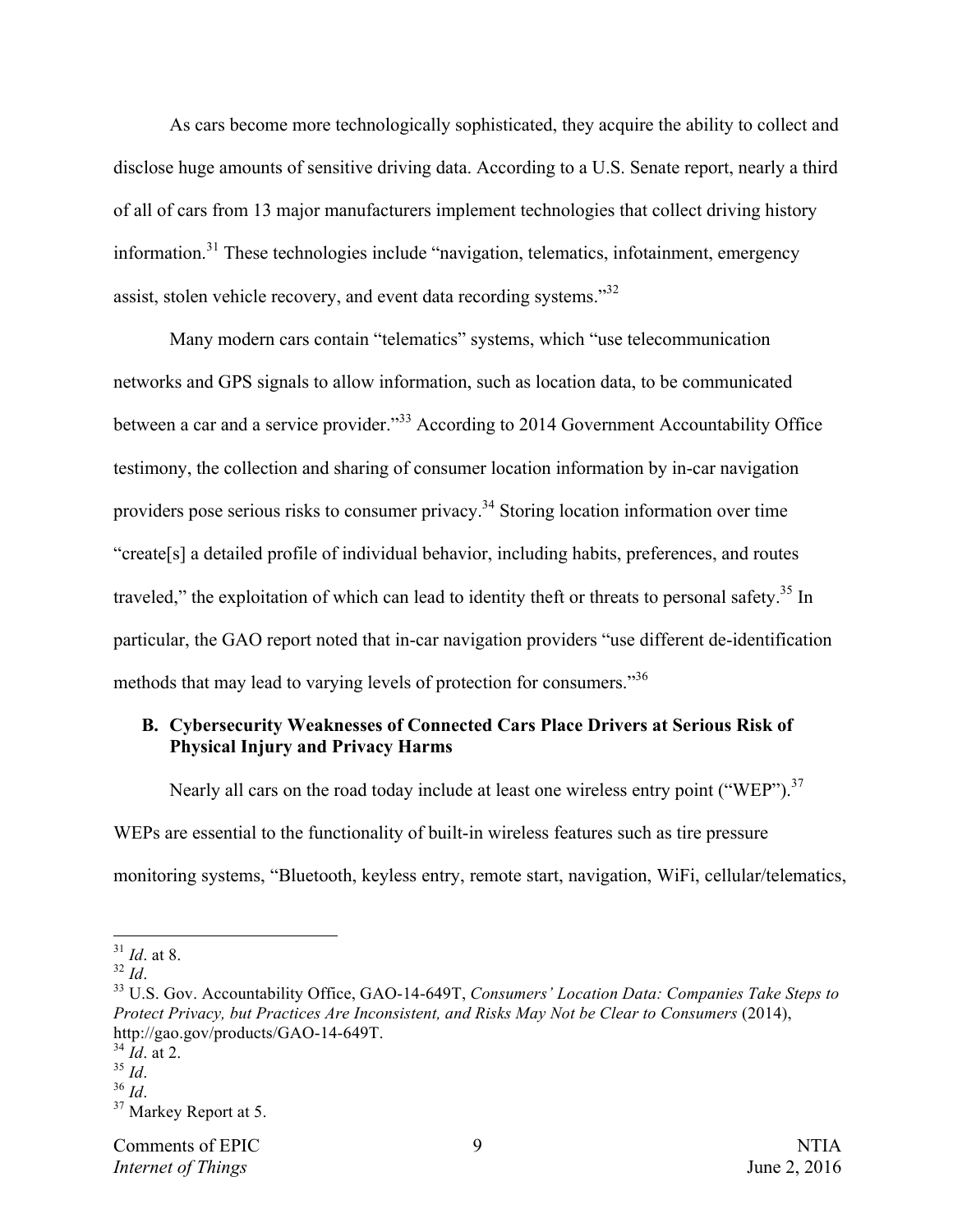radio, and anti-theft systems and features."<sup>38</sup> Unfortunately, WEPs also provide entry points for remote vehicle hacking. A 2011 report by computer scientists showed how a hacker could use WEPs to "take control of various features — like the car locks and brakes — as well as to track the vehicle's location, eavesdrop on its cabin and steal vehicle data."<sup>39</sup>

In a 2013 study, researchers Charlie Miller and Chris Valasek connected laptops to the computer systems of a Toyota Prius and a Ford Escape and were able to jerk the wheel at high speeds, turn the car, cause sudden acceleration or braking, turn on the horn, tighten the seatbelts in anticipation of a nonexistent crash, and kill the brakes.<sup>40</sup> In 2014, a researcher wirelessly killed a car's engine and disabled its brakes as it drove up a ramp.<sup>41</sup> Last year, Miller and Valasek remotely hacked a Jeep Cherokee traveling on a highway ten miles from their computers.<sup>42</sup> The pair were able to manipulate the air conditioning, turn on the radio, activate the windshield wipers and wiper fluid, take over the car's digital display screen, cut the transmission, kill the engine, and engage and disable the brakes.<sup>43</sup> In response to the reported hack, Fiat Chrysler recalled more than 1.4 million vehicles.<sup>44</sup>

<sup>&</sup>lt;sup>38</sup> *Id.*<br><sup>39</sup>John Markoff, *Researchers Show How a Car's Electronics Can Be Taken Over Remotely, N.Y. Times* (Mar. 9, 2011), http://www.nytimes.com/2011/03/10/business/10hack.html.

<sup>40</sup> Charlie Miller & Chris Valasek, *Adventures in Automotive Networks and Control Units*, IOActive (2014)

http://www.ioactive.com/pdfs/IOActive\_Adventures\_in\_Automotive\_Networks\_and\_Control\_Units.pdf; Steve Henn, *With Smarter Cars, The Doors Are Open To Hacking Dangers*, NPR (July 30, 2013), http://www.npr.org/sections/alltechconsidered/2013/07/30/206800198/Smarter-Cars-Open-New-Doors-To-Smarter-Thieves.

<sup>41</sup> Xavier Aaronson, *We Drove a Car While It Was Being Hacked*, MOTHERBOARD (May 29, 2014), http://motherboard.vice.com/read/we-drove-a-car-while-it-was-being-hacked.

<sup>42</sup> Greenberg, *supra* note 28.<br><sup>43</sup> *Id.* 44 Alex Hern, *Fiat Chrysler Recalls 8,000 More Jeeps Over Wireless Hacking*, THE GUARDIAN (Sep. 7, 2015), https://www.theguardian.com/technology/2015/sep/07/fiat-chrysler-recalls-more-jeeps-wirelesshacking.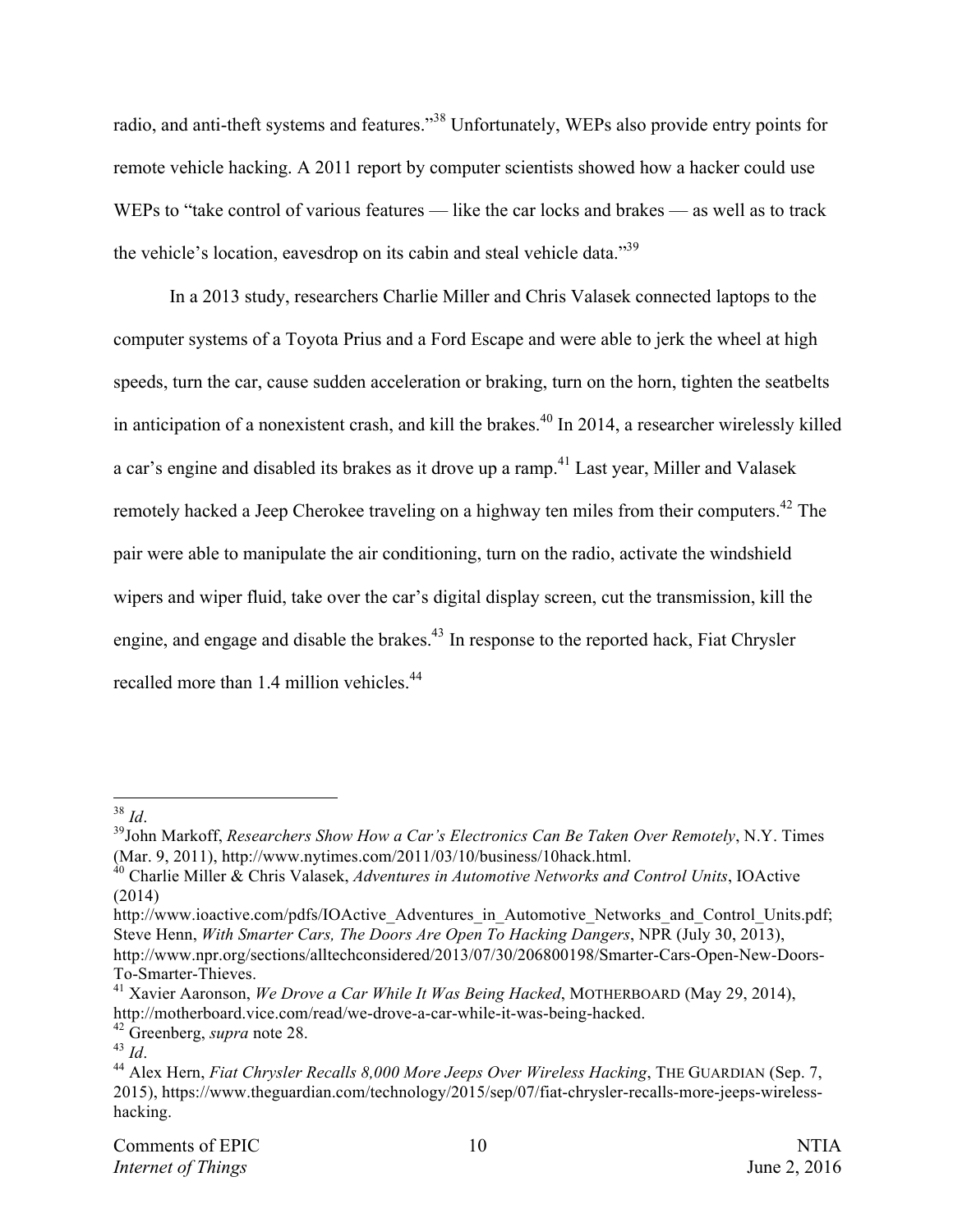So far, researchers and scientists in controlled settings have done most of the reported hacks of moving cars.<sup>45</sup> But wide-scale malicious automobile hacking is certainly imminent, if not already occurring. Thieves can already hack computer-based door lock systems to rob parked cars.<sup>46</sup> And in 2010, a disgruntled former car salesman disabled more than one hundred cars in Austin, Texas by hacking into a "web-based vehicle-immobilization system normally used to get the attention of consumers delinquent in their auto payments."<sup>47</sup>

The very real possibility of remote car hacking poses substantial risks to driver safety and security. Cars can be remotely hacked and controlled from anywhere in the world via the Internet.<sup>48</sup> Wireless hacking can also give hackers access to the car's physical location using built-in GPS navigation systems, which would facilitate crimes such as harassment, stalking, and car theft. $49$ 

#### **IV. RECOMMENDATIONS FOR ADDRESSING THE PRIVACY AND SECURITY RISKS OF THE INTERNET OF THINGS**

## **A. The Government Should Require Companies That Collect Data From Smart Devices to Implement Privacy Enhancing Technologies**

EPIC has advocated for Privacy Enhancing Technologies ("PETs") to protect privacy.<sup>50</sup>

PETs limit data collection and embed privacy protection.<sup>51</sup> Rather than building a connected car

that is capable of storing potentially limitless travel records, for instance, a Privacy Enhancing

<sup>45</sup> *Id.* 46 *Id.* 46 *Mick Bilton, <i>Keeping Your Car Safe From Electronic Thieves, N.Y.* TIMES (Apr. 15, 2015), 46 Nick Bilton, *Keeping Your Car Safe From Electronic Thieves, N.Y.* TIMES (Apr. 15, 2015), http://www.nytimes.com/2015/04/16/style/keeping-your-car-safe-from-electronic-thieves.html. <sup>47</sup> Kevin Poulsen, *Hacker Disables More Than 100 Cars Remotely*, WIRED (Mar. 17, 2012),

<sup>51</sup> Alec Foege, *IBM's Jeff Jonas on Baking Data Privacy into Predictive Analytics*, DATA INFORMED (Nov. 20, 2013) http://data-informed.com/ibms-jeff-jonas-baking-dataprivacypredictiveanalytics/#sthash.hBM0lg1N.dpuf.

https://www.wired.com/2010/03/hacker-bricks-cars/.<br><sup>48</sup> Greenberg, *supra* note 28.

<sup>&</sup>lt;sup>49</sup> Id. <sup>50</sup> Herbert Burkert, *Privacy-Enhancing Technologies: Typology, Critique, Vision* in TECHNOLOGY AND <sup>50</sup> Herbert Burkert, *Privacy-Enhancing Technologies: Typology, Critique, Vision* in TECHNOLOGY AND PRIVACY: THE NEW LANDSCAPE 125 (Philip E. Agre and Marc Rotenberg eds. 1998).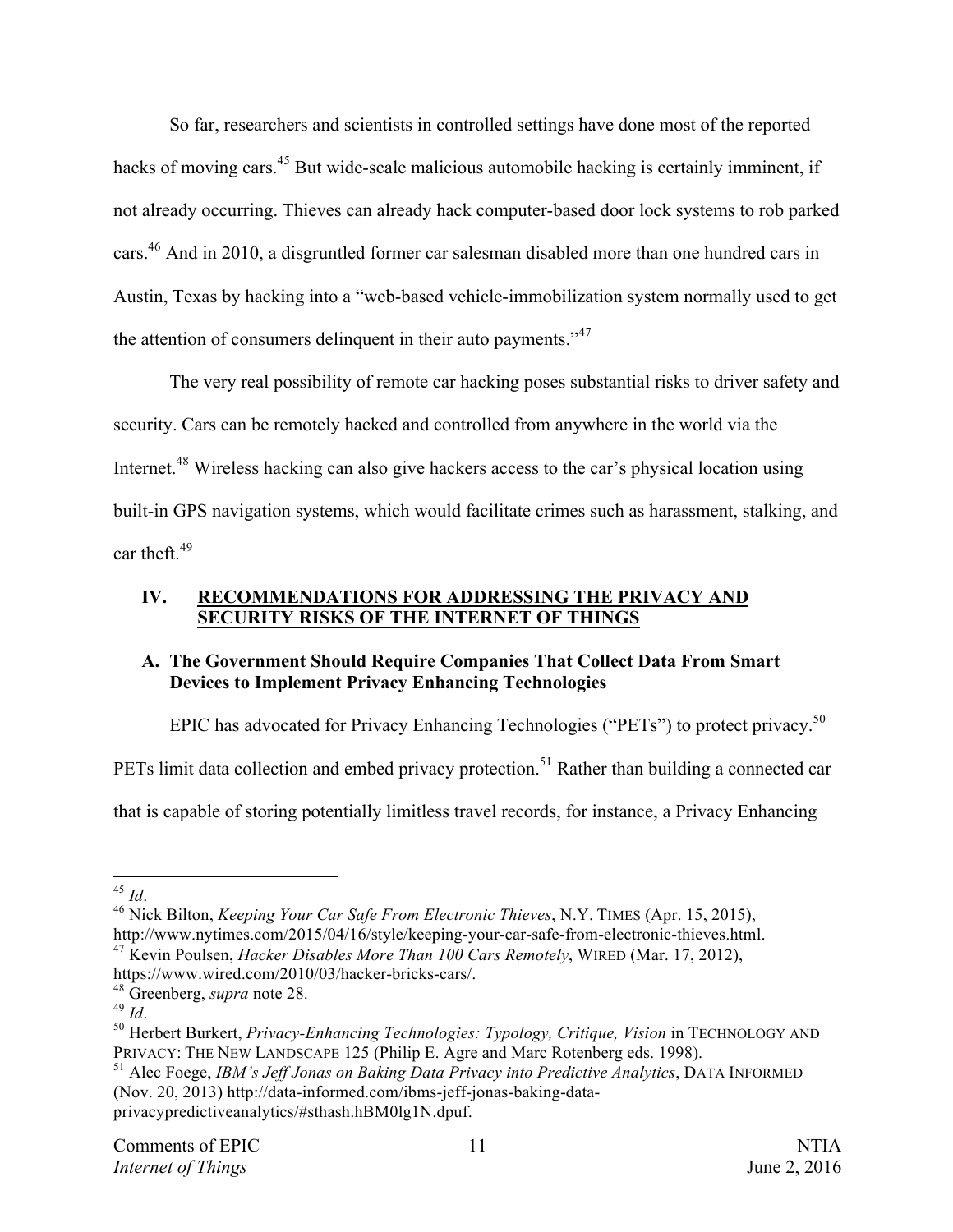Technology would automatically delete old data after a certain amount of time, or prevent individual data from being automatically synced with a central database. There are several wellestablished methods of implementing PETs, and in the Internet of Things, all of these methods will be necessary.

# **B. The Government Must Protect Consumers' Rights to Limit Data Collection and Use**

Individuals should retain control over their personal data, including the right to limit the collection and use of data beyond that necessary to the provision of the service. A "notice and choice" or consent-based approach to privacy protections simply does not work in the Internet of Things. As one commenter explains,

Internet of Things devices generally have no screen or keyboard, and thus giving consumers data and privacy information and an opportunity to consent is particularly challenging. Current Internet of Things products often fail to notify consumers about how to find their relevant privacy policy, and once found, such policies are often confusing, incomplete, and misleading.<sup>5</sup>

Notice and choice is insufficient to protect consumer privacy in the traditional online ecosystem,<sup>53</sup> and will be even less effective in the Internet of Things. Moreover, privacy experts have observed that "user choice will frequently be illusory in a ubiquitously sensed environment."<sup>54</sup> Instead, Fair Information Practices must be fully applied to the Internet of Things.55 This approach would grant consumers affirmative rights and place privacy responsibilities on companies who collect consumer data from connected devices.

 <sup>52</sup> Scott R. Peppet, *Regulating the Internet of Things: First Steps Toward Managing Discrimination, Privacy, Security, and Consent*, 93 Tex. L. Rev. 85, 95 (2014). 53 *See* Marc Rotenberg, *Fair Information Practices and the Architecture of Privacy*, 2001 STAN. TECH. L.

REV. 1 (2001).

<sup>54</sup> Ellen P. Goodman, *The Atomic Age of Data: Policies for the Internet of Things* 24, THE ASPEN INSTITUTE COMMUNICATIONS AND SOCIETY PROGRAM (2015),

http://csreports.aspeninstitute.org/documents/Atomic\_Age\_of\_Data.pdf. 55 *See* EPIC, *The Code of Fair Information Practices*,

http://epic.org/privacy/consumer/code\_fair\_info.html.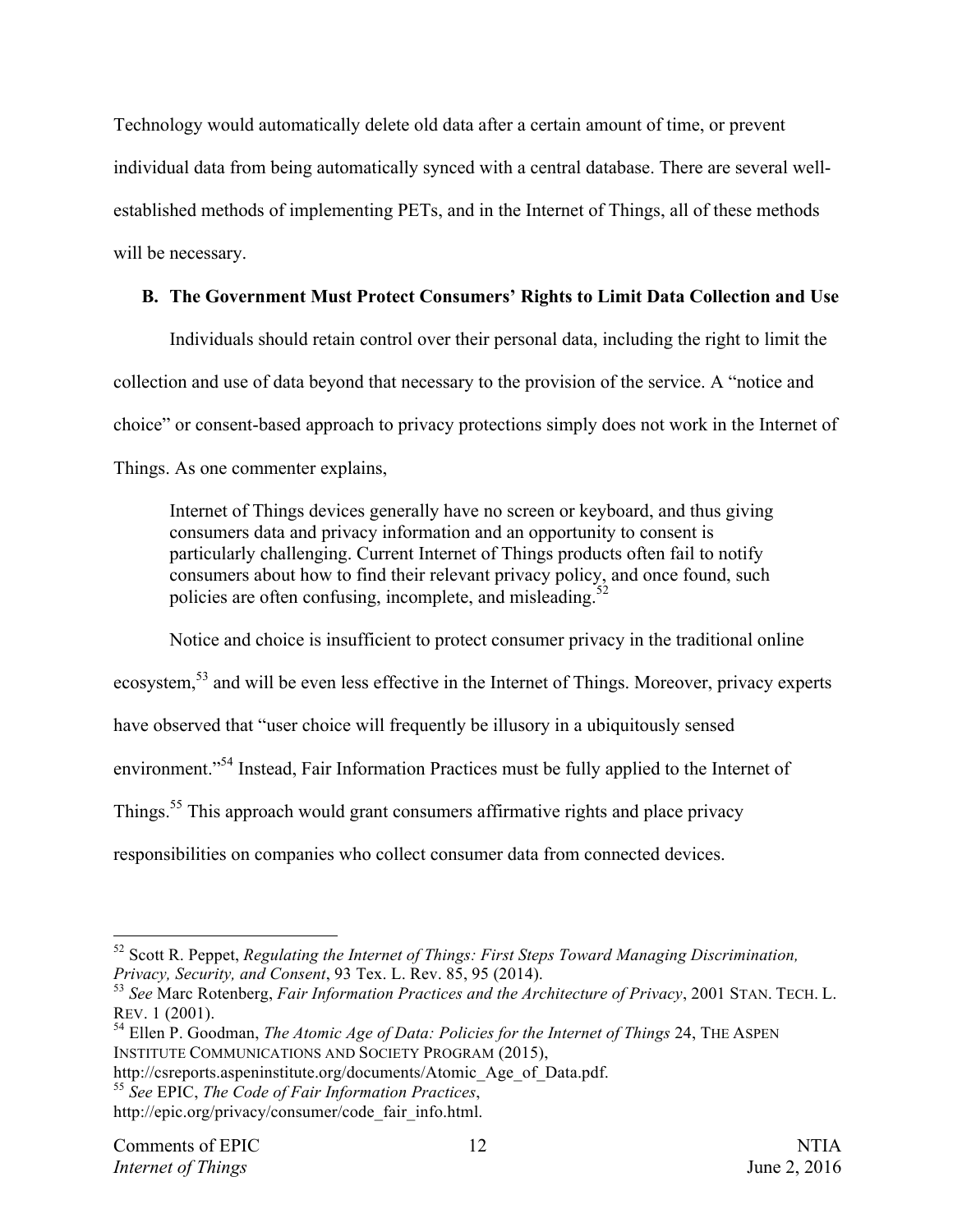Companies that collect data from smart devices must be required to provide access to this data for consumers. Many of the consumer benefits<sup>56</sup> of the Internet of Things—reduced costs, time savings, increased convenience—require or would be greatly improved by providing consumers with access to their data. Any data collected by smart devices should be made available to consumers through any laptop, tablet, or smartphone. Furthermore, consumers should also be able to access the basic logic behind any algorithm used by a company or vendor to make a decision about a consumer. For instance, if a Smart Grid central database determines that, based on their energy consumption, certain energy consumers will have their power switched off at certain times of the day, those consumers must be informed that their data classification has changed. Transparency is therefore a vital component of informed user choice  $57$ 

#### **C. Companies Should Minimize Collection of Data Generated By Smart Devices**

Companies should be required to adopt the principle of data minimization, so that only so much data is used and stored as is necessary to ensure the functionality of their products or services.<sup>58</sup> Minimization itself can be accomplished in a number of ways. Data could be collected periodically or randomly, rather than constantly; or companies could take data samples from a representative percentage of products, rather than collecting data from every product. Companies could collect only aggregated data to avoid obtaining granular information about particular consumers. For example, a Smart Grid could collect aggregate data from an entire apartment building, rather than collecting individual data from each apartment, or even from individual devices within each apartment. Aggregation combined with deletion – i.e., storing individual

 <sup>56</sup> *See, e.g., 4 ways the internet of things will radically change your life*, WHITEBOARD http://www.whiteboardmag.com/4-ways-the-internet-of-things-will-radically-change-your-life/. <sup>57</sup> *Id*. <sup>58</sup> *Id*. at 23-24.